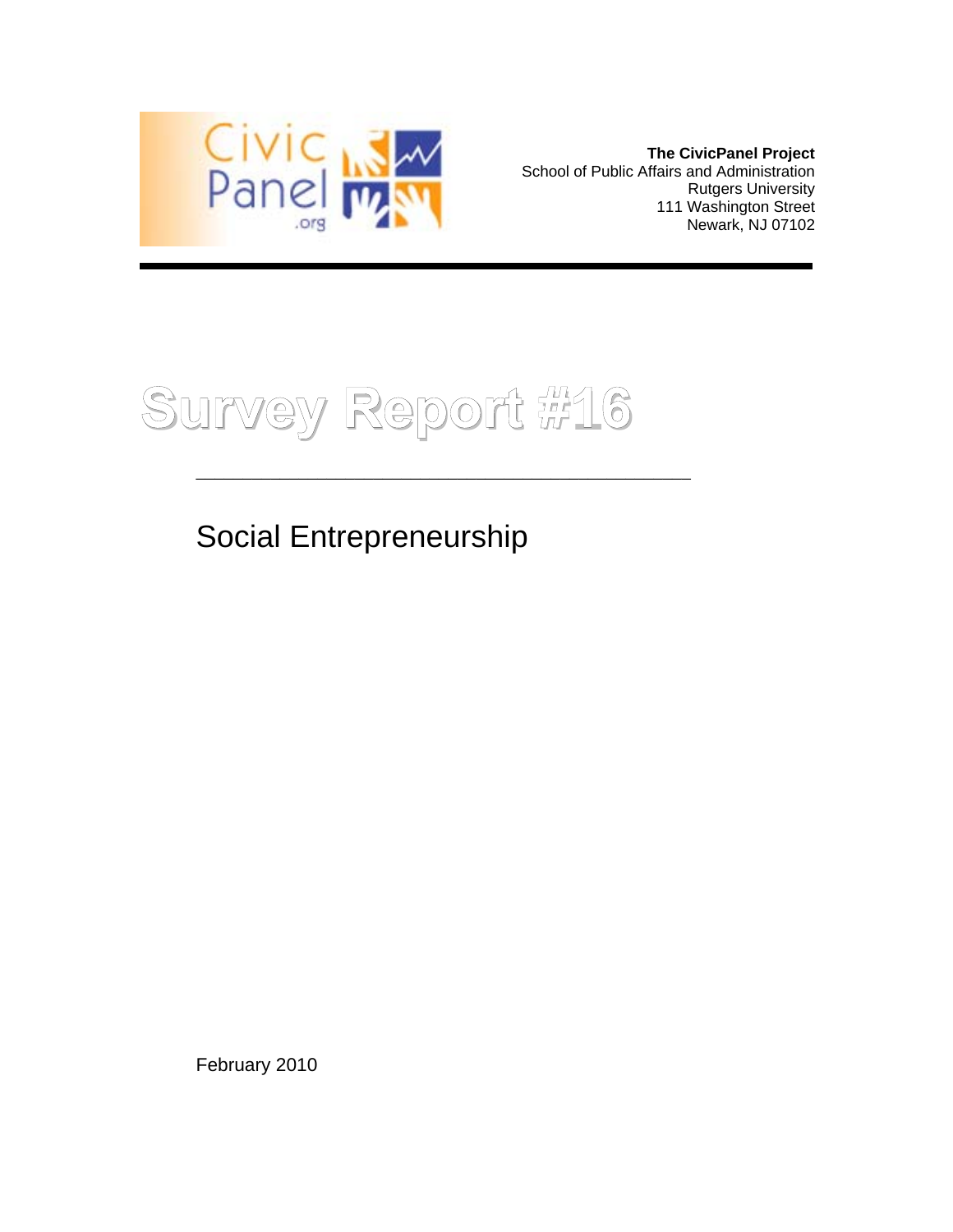## **About the Survey**

This Survey Report discusses findings of a CivicPanel online survey about social entrepreneurship. This survey replicates a previous survey completed in January 2007 for academic purposes. As before, the survey focused on participation and leadership in voluntary activities and community service.

The survey was conducted from January through February 2010, and included online responses from 910 panelists.

## **About the Panel**

CivicPanel is an online panel of volunteers who sign up over the Internet to participate in the project's surveys. Panelists are recruited from online ads, web directories, and announcements sent by email to members of various nonprofit organizations that have partnered with CivicPanel (formerly eTownPanel) over the years.

It is important to point out that the panel is not a random sample, and thus the results are not scientifically projectable to the larger population.

For more information visit www.civicpanel.org or email civicpan@rutgers.edu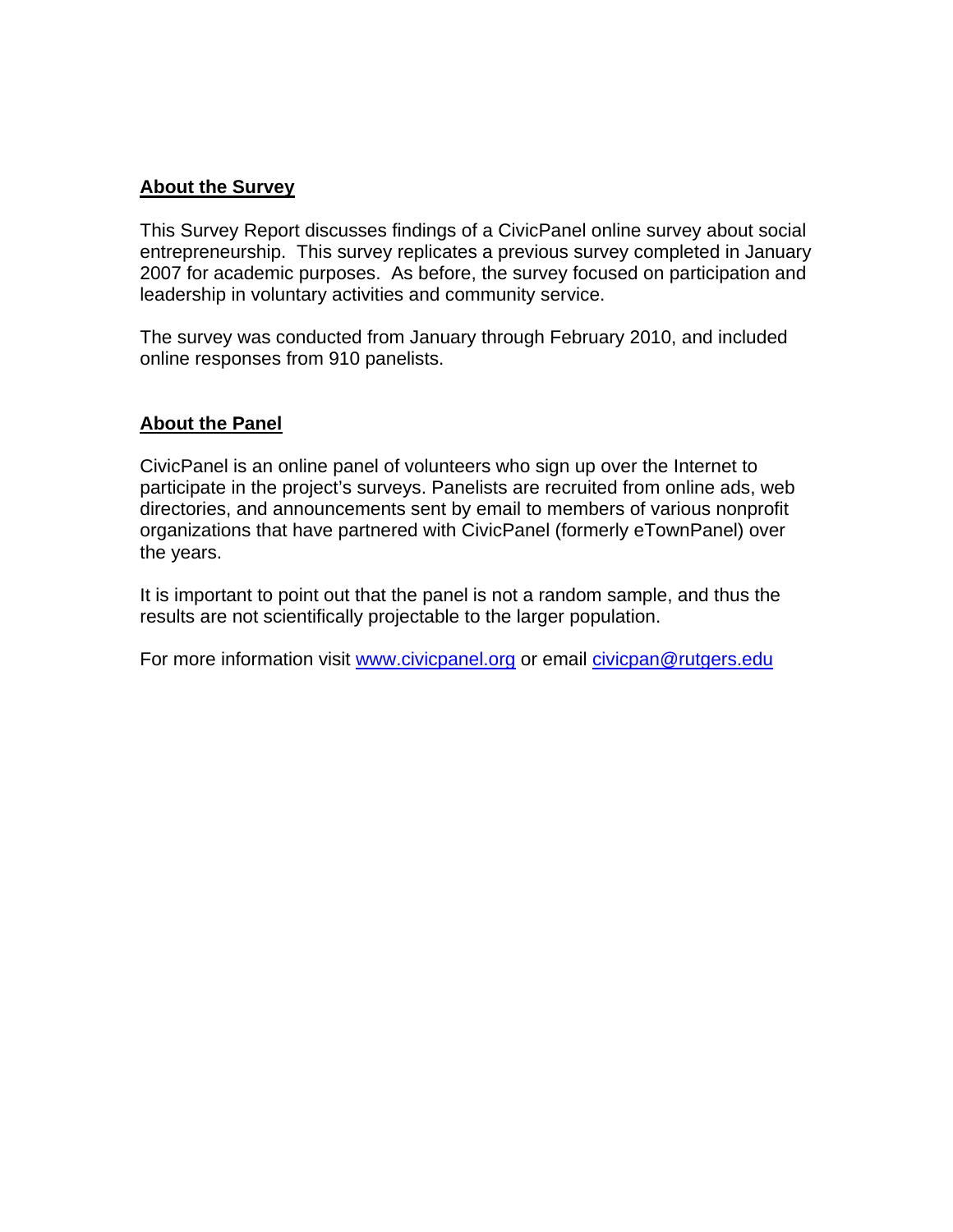**1. Are you alone, or with others, currently trying to start any kind of social, voluntary or community service, activity or initiative? This might include providing subsidized or free training, advice or support to individuals or organizations; profit making activity, but where profits are used for socially oriented purposes; or self-help groups for community action.**

|           |  | Response<br>Percent | <b>Response</b><br>Count |
|-----------|--|---------------------|--------------------------|
| Yes       |  | 15.8%               | 143                      |
| <b>No</b> |  | 84.2%               | 763                      |
|           |  | answered question   | 906                      |
|           |  | skipped question    | 8                        |

**2. Are you alone, or with others, currently trying to start any kind of social, voluntary or community service, activity or initiative AS PART OF YOUR JOB? This might include providing subsidized or free training, advice or support to individuals or organizations; profit making activity, but where profits are used for socially oriented purposes; or self-help groups for community action.**

|           | Response<br><b>Percent</b> | <b>Response</b><br>Count |
|-----------|----------------------------|--------------------------|
| Yes       | 9.6%                       | 87                       |
| <b>No</b> | 90.4%                      | 815                      |
|           | answered question          | 902                      |
|           | skipped question           | 12                       |

**3. Are you alone, or with others, currently MANAGING any such social, voluntary or community service, activity or initiative? This might include providing subsidized or free training, advice or support to individuals or organizations; profit making activity, but where profits are used for socially oriented purposes; or self-help groups for community action.**

|           | Response<br>Percent | Response<br>Count |
|-----------|---------------------|-------------------|
| Yes       | 13.4%               | 121               |
| <b>No</b> | 86.6%               | 782               |
|           | answered question   | 903               |
|           | skipped question    | 11                |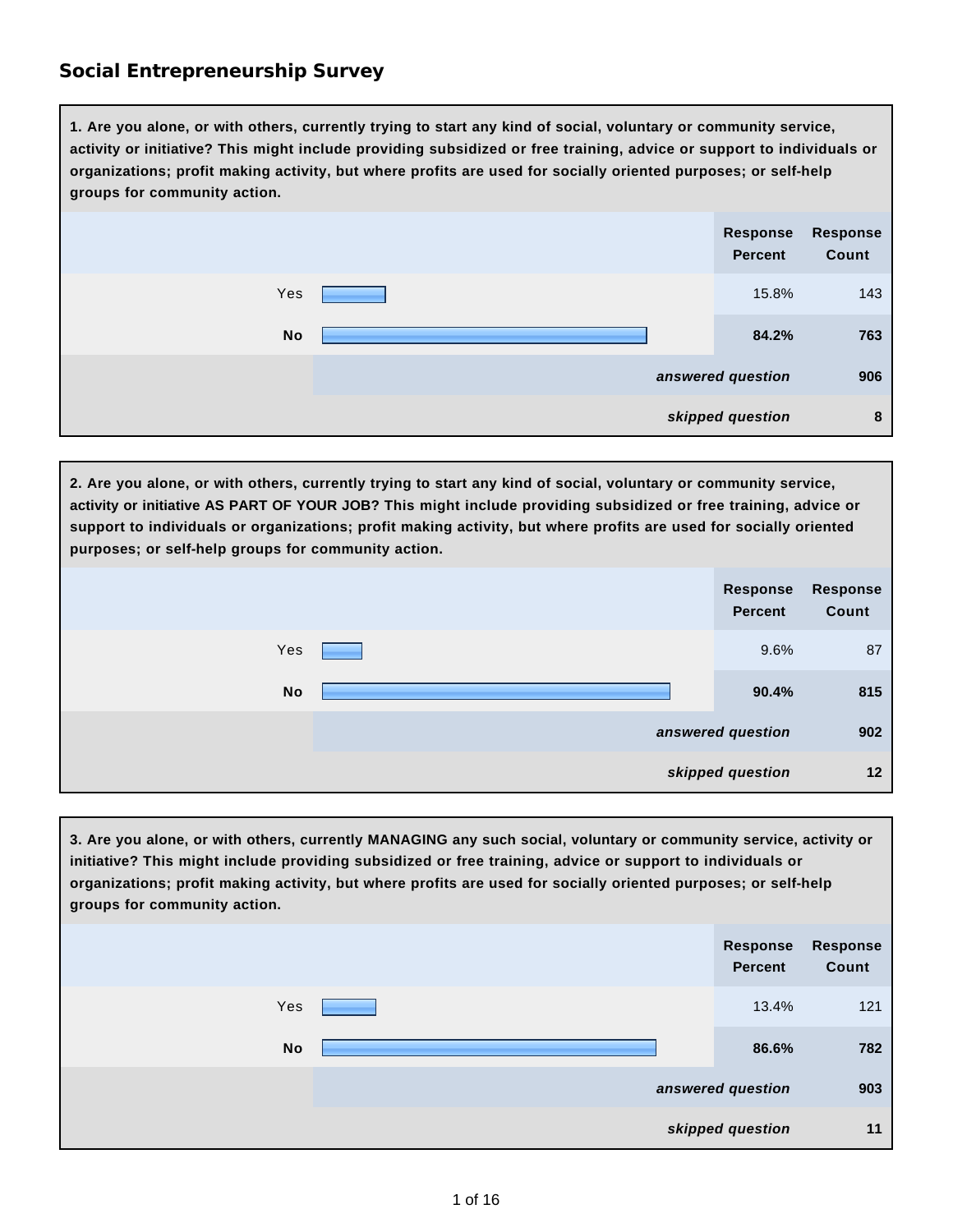| 4. Do you think things in this country are generally going in the right direction or off on the wrong track? |  |                                   |                          |
|--------------------------------------------------------------------------------------------------------------|--|-----------------------------------|--------------------------|
|                                                                                                              |  | <b>Response</b><br><b>Percent</b> | <b>Response</b><br>Count |
| <b>Right direction</b>                                                                                       |  | 35.1%                             | 305                      |
| <b>Wrong track</b>                                                                                           |  | 64.9%                             | 563                      |
|                                                                                                              |  | answered question                 | 868                      |
|                                                                                                              |  | skipped question                  | 46                       |

| 5. In general, do you find life to be |  |                            |                          |  |  |
|---------------------------------------|--|----------------------------|--------------------------|--|--|
|                                       |  | <b>Response</b><br>Percent | <b>Response</b><br>Count |  |  |
| Exciting                              |  | 28.9%                      | 252                      |  |  |
| <b>Pretty routine</b>                 |  | 63.4%                      | 552                      |  |  |
| Dull                                  |  | 7.7%                       | 67                       |  |  |
|                                       |  | answered question          | 871                      |  |  |
|                                       |  | skipped question           | 43                       |  |  |

| 6. Generally speaking, would you say that most people can be trusted or that you can't be too careful in dealing<br>with people? |  |                                   |                          |  |
|----------------------------------------------------------------------------------------------------------------------------------|--|-----------------------------------|--------------------------|--|
|                                                                                                                                  |  | <b>Response</b><br><b>Percent</b> | <b>Response</b><br>Count |  |
| Most people can be trusted                                                                                                       |  | 38.8%                             | 337                      |  |
| Can't be too careful in dealing<br>with people                                                                                   |  | 61.2%                             | 531                      |  |
|                                                                                                                                  |  | answered question                 | 868                      |  |
|                                                                                                                                  |  | skipped question                  | 46                       |  |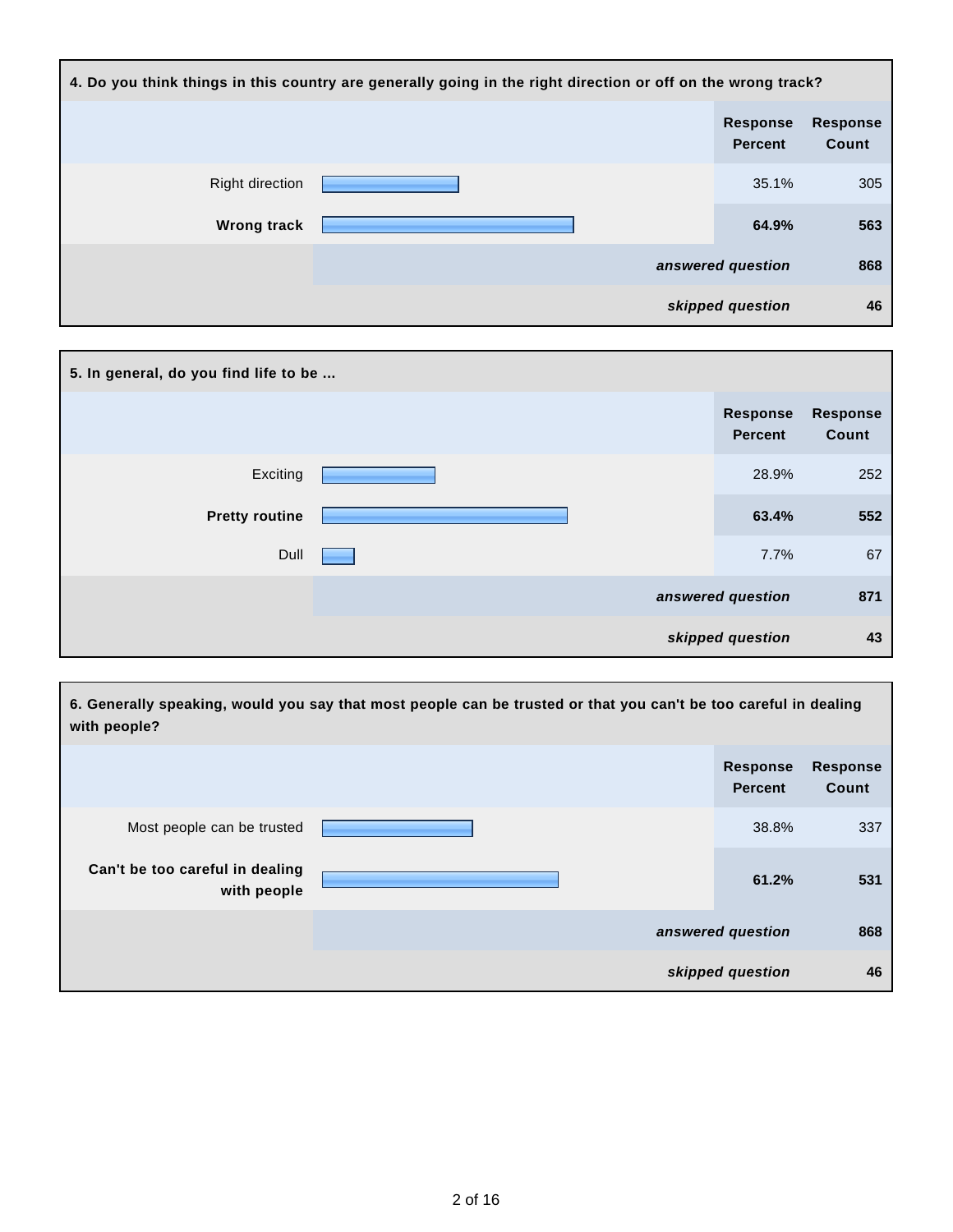| 7. Please indicate which of the following statements comes closer to describing you: |  |  |                                   |                          |
|--------------------------------------------------------------------------------------|--|--|-----------------------------------|--------------------------|
|                                                                                      |  |  | <b>Response</b><br><b>Percent</b> | <b>Response</b><br>Count |
| I have little influence over things<br>that happen to me                             |  |  | 16.1%                             | 140                      |
| What happens to me is largely<br>my own doing                                        |  |  | 83.9%                             | 727                      |
|                                                                                      |  |  | answered question                 | 867                      |
|                                                                                      |  |  | skipped question                  | 47                       |

| 8. In general, would you describe your political views as |  |                            |                          |  |
|-----------------------------------------------------------|--|----------------------------|--------------------------|--|
|                                                           |  | Response<br><b>Percent</b> | <b>Response</b><br>Count |  |
| Very liberal                                              |  | 9.8%                       | 85                       |  |
| Liberal                                                   |  | 18.6%                      | 162                      |  |
| <b>Moderate</b>                                           |  | 44.2%                      | 385                      |  |
| Conservative                                              |  | 18.7%                      | 163                      |  |
| Very conservative                                         |  | 8.7%                       | 76                       |  |
|                                                           |  | answered question          | 871                      |  |
|                                                           |  | skipped question           | 43                       |  |

| 9. How interested are you in politics and national affairs? Are you |  |                                   |                          |  |
|---------------------------------------------------------------------|--|-----------------------------------|--------------------------|--|
|                                                                     |  | <b>Response</b><br><b>Percent</b> | <b>Response</b><br>Count |  |
| Very interested                                                     |  | 36.4%                             | 316                      |  |
| Somewhat interested                                                 |  | 37.8%                             | 328                      |  |
| Only slightly interested                                            |  | 18.7%                             | 162                      |  |
| Not at all interested                                               |  | 7.1%                              | 62                       |  |
|                                                                     |  | answered question                 | 868                      |  |
|                                                                     |  | skipped question                  | 46                       |  |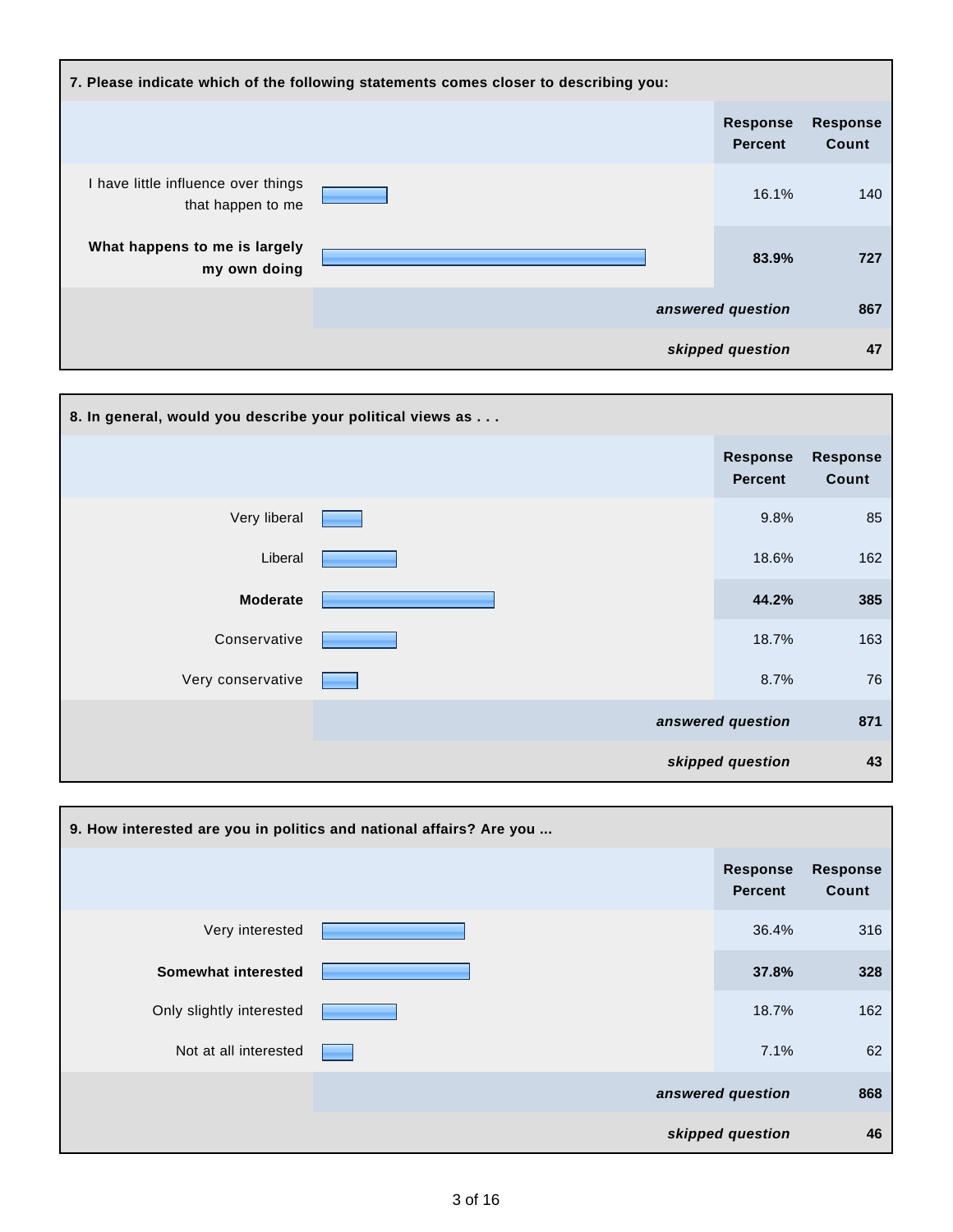| 10. How much of the time do you think you can trust the NATIONAL government to do what is right? |   |                                   |                          |  |
|--------------------------------------------------------------------------------------------------|---|-----------------------------------|--------------------------|--|
|                                                                                                  |   | <b>Response</b><br><b>Percent</b> | <b>Response</b><br>Count |  |
| Just about always                                                                                | Н | 2.4%                              | 21                       |  |
| Most of the time                                                                                 |   | 15.1%                             | 131                      |  |
| Some of the time                                                                                 |   | 49.7%                             | 431                      |  |
| Hardly ever                                                                                      |   | 32.8%                             | 285                      |  |
|                                                                                                  |   | answered question                 | 868                      |  |
|                                                                                                  |   | skipped question                  | 46                       |  |

| 11. How much of the time do you think you can trust the LOCAL government to do what is right? |   |                                   |                   |  |
|-----------------------------------------------------------------------------------------------|---|-----------------------------------|-------------------|--|
|                                                                                               |   | <b>Response</b><br><b>Percent</b> | Response<br>Count |  |
| Just about always                                                                             | Н | 2.5%                              | 22                |  |
| Most of the time                                                                              |   | 20.8%                             | 180               |  |
| Some of the time                                                                              |   | 54.2%                             | 470               |  |
| Hardly ever                                                                                   |   | 22.5%                             | 195               |  |
|                                                                                               |   | answered question                 | 867               |  |
|                                                                                               |   | skipped question                  | 47                |  |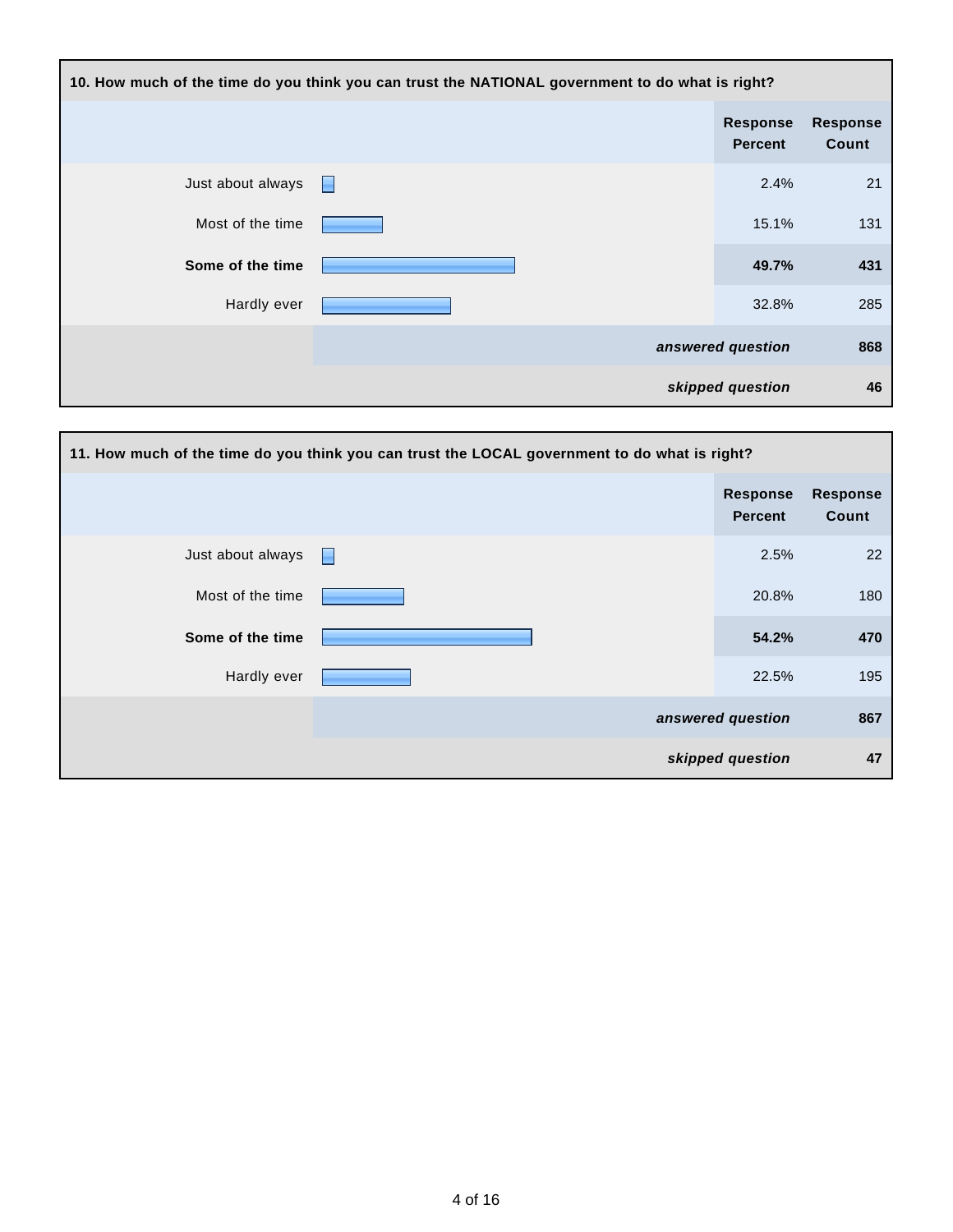| 12. How many times in the last 12 months have you                                          |                |                |                |                                 |                                  |                                |                                       |                                 |
|--------------------------------------------------------------------------------------------|----------------|----------------|----------------|---------------------------------|----------------------------------|--------------------------------|---------------------------------------|---------------------------------|
|                                                                                            | <b>Never</b>   | Once           | A few<br>times | <b>About</b><br>once a<br>month | <b>About</b><br>twice a<br>month | <b>About</b><br>once a<br>week | <b>More</b><br>than<br>once a<br>week | <b>Response</b><br><b>Count</b> |
| Worked on a community project?                                                             | 65.7%<br>(568) | 6.9%<br>(60)   | 12.9%<br>(112) | 4.7%<br>(41)                    | 3.5%<br>(30)                     | 2.4%<br>(21)                   | 3.8%<br>(33)                          | 865                             |
| Donated blood?                                                                             | 75.7%<br>(656) | 8.2%<br>(71)   | 11.8%<br>(102) | 1.6%<br>(14)                    | 1.2%<br>(10)                     | 0.8%<br>(7)                    | 0.8%<br>(7)                           | 867                             |
| Attended a political meeting or<br>rally?                                                  | 74.7%<br>(648) | 9.6%<br>(83)   | 9.9%<br>(86)   | 2.4%<br>(21)                    | 1.5%<br>(13)                     | 0.8%<br>(7)                    | 1.0%<br>(9)                           | 867                             |
| Attended any public meeting in<br>which there was discussion of town<br>or school affairs? | 64.0%<br>(556) | 11.9%<br>(103) | 14.0%<br>(122) | 4.8%<br>(42)                    | 2.8%<br>(24)                     | 1.0%<br>(9)                    | 1.5%<br>(13)                          | 869                             |
| Attended any club or organizational<br>meeting (not including meetings for<br>work)?       | 57.4%<br>(498) | 6.2%<br>(54)   | 14.9%<br>(129) | 9.8%<br>(85)                    | 5.2%<br>(45)                     | 3.5%<br>(30)                   | 3.1%<br>(27)                          | 868                             |
| Had friends over to your home?                                                             | 12.0%<br>(104) | 5.1%<br>(44)   | 33.4%<br>(289) | 15.0%<br>(130)                  | 15.1%<br>(131)                   | 10.8%<br>(93)                  | 8.6%<br>(74)                          | 865                             |
| Volunteered?                                                                               | 42.6%<br>(370) | 9.0%<br>(78)   | 23.8%<br>(207) | 6.7%<br>(58)                    | 5.8%<br>(50)                     | 5.5%<br>(48)                   | 6.7%<br>(58)                          | 869                             |
| Attended religious services?                                                               | 38.2%<br>(332) | 7.9%<br>(69)   | 19.6%<br>(170) | 5.2%<br>(45)                    | 5.1%<br>(44)                     | 15.8%<br>(137)                 | 8.3%<br>(72)                          | 869                             |
| Used public transportation?                                                                | 58.6%<br>(509) | 4.4%<br>(38)   | 14.2%<br>(123) | 3.5%<br>(30)                    | 2.1%<br>(18)                     | 3.0%<br>(26)                   | 14.3%<br>(124)                        | 868                             |
| Played team sports?                                                                        | 75.7%<br>(652) | 5.2%<br>(45)   | 8.9%<br>(77)   | 3.3%<br>(28)                    | 2.0%<br>(17)                     | 2.8%<br>(24)                   | 2.1%<br>(18)                          | 861                             |
| Attended conferences or<br>professional events?                                            | 60.8%<br>(524) | 11.5%<br>(99)  | 17.2%<br>(148) | 5.6%<br>(48)                    | 2.4%<br>(21)                     | 1.4%<br>(12)                   | 1.2%<br>(10)                          | 862                             |
|                                                                                            |                |                |                |                                 |                                  | answered question              |                                       | 874                             |
|                                                                                            |                |                |                |                                 |                                  | skipped question               |                                       | 40                              |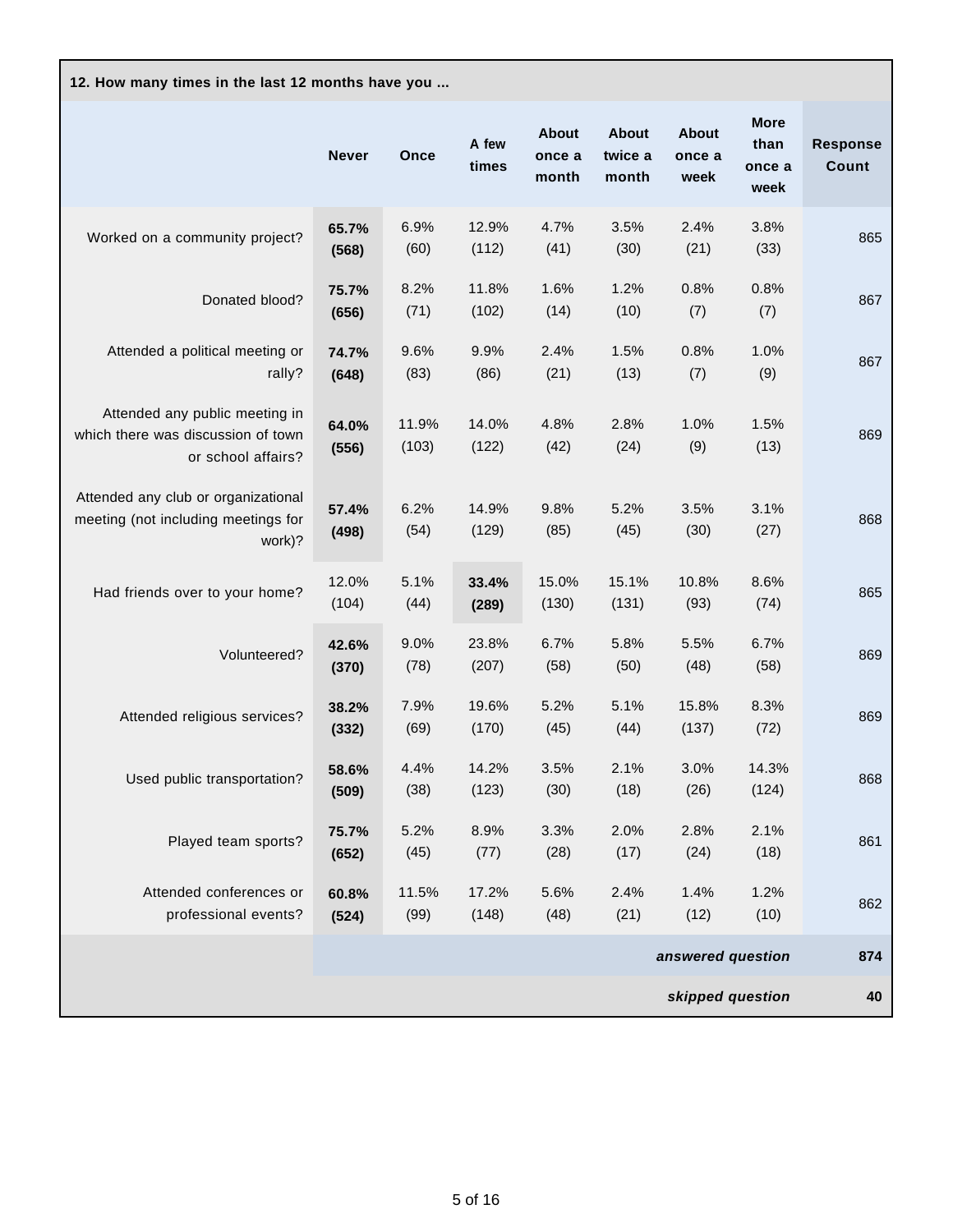**13. People contribute money, property or other assets for a wide variety of charitable purposes. During the past 12 months, approximately how much money did you contribute to all secular causes and all religious causes, including your local religious congregation?**

|                    |                | <b>Response</b><br><b>Percent</b> | <b>Response</b><br>Count |
|--------------------|----------------|-----------------------------------|--------------------------|
| None               |                | 23.1%                             | 200                      |
| Less than \$100    |                | 29.9%                             | 259                      |
| \$101 to \$500     |                | 23.6%                             | 204                      |
| \$501 to \$1,000   |                | 10.5%                             | 91                       |
| \$1,001 to \$5,000 |                | 9.1%                              | 79                       |
| More than \$5,000  | <b>Service</b> | 3.7%                              | 32                       |
|                    |                | answered question                 | 865                      |
|                    |                | skipped question                  | 49                       |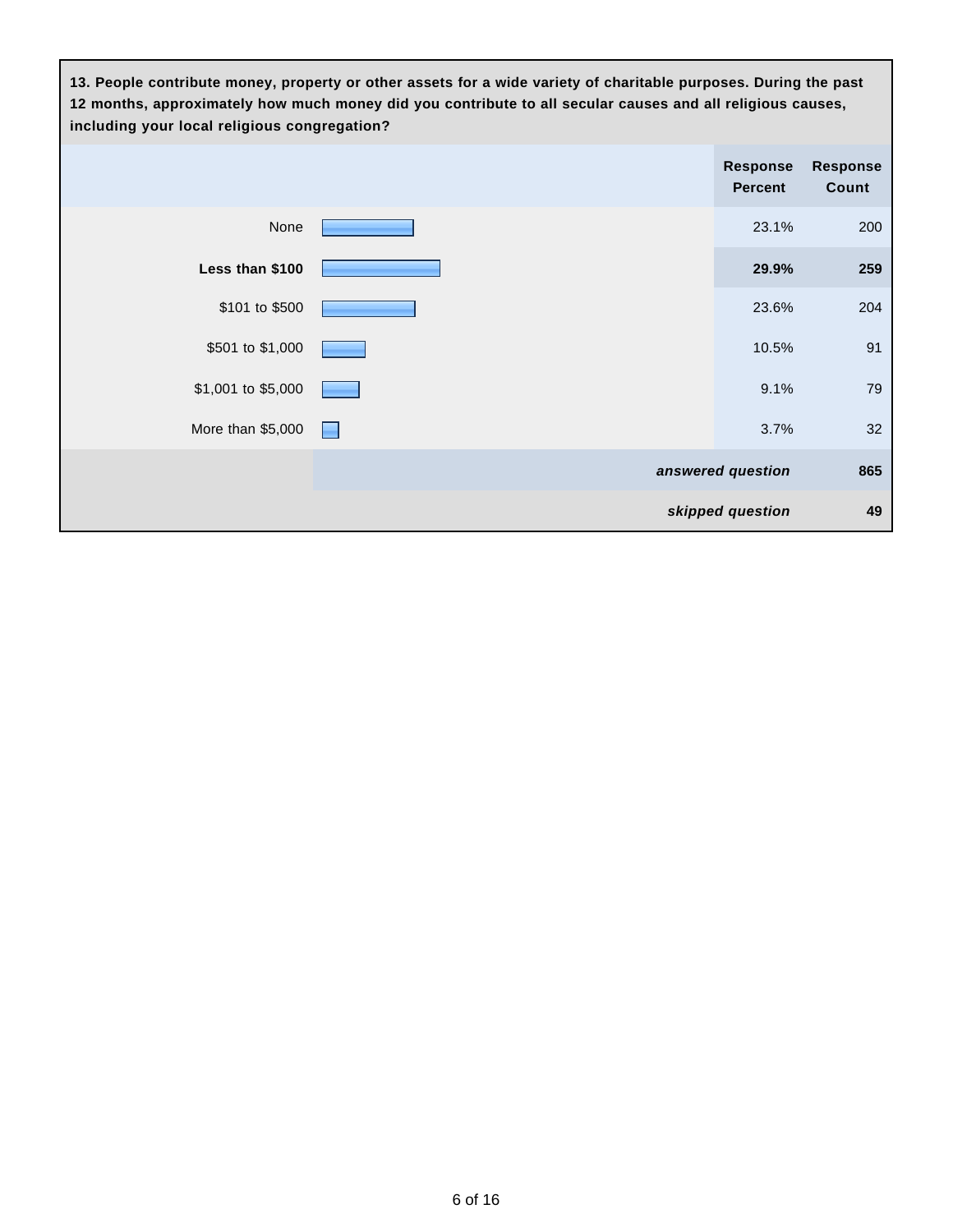**14. Below are a number of personality traits that may or may not apply to you. Please indicate the extent to which you agree or disagree with each statement. (You should rate the extent to which the pair of traits applies to you, even if one characteristic applies more strongly than the other.) I see myself as . . .**

|                                  | <b>Completely</b><br><b>Disagree</b> | <b>Somewhat</b><br><b>Disagree</b> | <b>Somewhat</b><br>Agree | <b>Completely</b><br>Agree | <b>Response</b><br><b>Count</b> |
|----------------------------------|--------------------------------------|------------------------------------|--------------------------|----------------------------|---------------------------------|
| Extraverted, enthusiastic        | 11.2% (97)                           | 29.4% (255)                        | 40.8% (353)              | 18.6% (161)                | 866                             |
| Critical, quarrelsome            | 40.6% (352)                          | 34.9% (303)                        | 20.9% (181)              | $3.6\%$ (31)               | 867                             |
| Dependable, self-disciplined     | $2.3\%$ (20)                         | $6.6\%$ (57)                       | 40.8% (354)              | 50.3% (436)                | 867                             |
| Anxious, easily upset            | 31.1% (270)                          | 35.1% (304)                        | 25.6% (222)              | $8.2\%$ (71)               | 867                             |
| Open to new experiences, complex | $2.8\%$ (24)                         | 12.5% (108)                        | 50.1% (434)              | 34.7% (301)                | 867                             |
| Reserved, quiet                  | 14.9% (129)                          | 26.0% (225)                        | 41.4% (358)              | 17.7% (153)                | 865                             |
| Sympathetic, warm                | $2.0\%$ (17)                         | $6.9\%$ (60)                       | 45.7% (396)              | 45.4% (394)                | 867                             |
| Disorganized, careless           | 52.6% (456)                          | 31.9% (277)                        | 12.1% (105)              | $3.3\%$ (29)               | 867                             |
| Calm, emotionally stable         | $3.7\%$ (32)                         | 14.7% (127)                        | 52.2% (452)              | 29.4% (255)                | 866                             |
| Conventional, uncreative         | 35.1% (305)                          | 39.2% (341)                        | 20.8% (181)              | $4.8\%$ (42)               | 869                             |
|                                  |                                      |                                    | answered question        |                            | 870                             |
|                                  |                                      |                                    |                          | skipped question           | 44                              |

**15. On average, about how many people do you have contact with in A TYPICAL WEEK DAY, including people you live with? We are interested in contact on a one-to-one basis, including everyone with whom you chat, talk, or discuss matters. This can be face-to-face, by telephone, by mail, or on the internet. Please include only people you know. Which of the following categories best matches your estimate:** 

|                    | <b>Response</b><br><b>Percent</b> | <b>Response</b><br>Count |
|--------------------|-----------------------------------|--------------------------|
| 0 to 4 persons     | 19.8%                             | 173                      |
| 5 to 9 persons     | 27.2%                             | 238                      |
| 10 to 19 persons   | 22.9%                             | 200                      |
| 20 to 49 persons   | 18.4%                             | 161                      |
| 50 or more persons | 11.7%                             | 102                      |
|                    | answered question                 | 874                      |
|                    | skipped question                  | 40                       |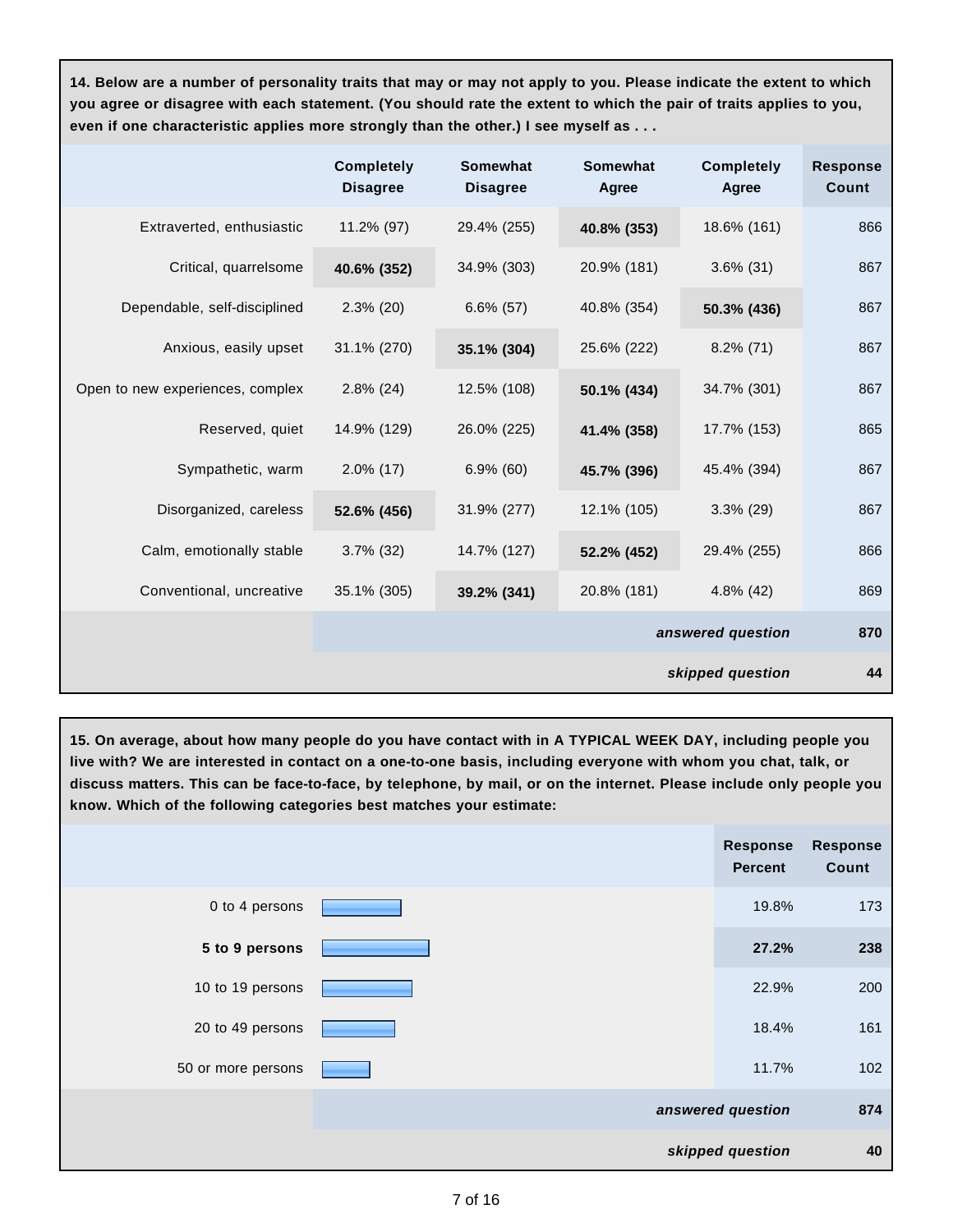| 16. Would you describe the place where you live as |   |                                   |                          |
|----------------------------------------------------|---|-----------------------------------|--------------------------|
|                                                    |   | <b>Response</b><br><b>Percent</b> | <b>Response</b><br>Count |
| a large city                                       |   | 26.6%                             | 231                      |
| a suburb near a large city                         |   | 31.2%                             | 271                      |
| a small city or town                               |   | 26.0%                             | 226                      |
| a rural area                                       |   | 15.9%                             | 138                      |
| Other (please specify)                             | П | 0.2%                              | $\overline{c}$           |
|                                                    |   | answered question                 | 868                      |
|                                                    |   | skipped question                  | 46                       |

**17. Please indicate the extent to which you disagree, or agree, with the following statements about the community where you live. The community where I live . . .**

|                                    | <b>Completely</b><br><b>Disagree</b> | <b>Somewhat</b><br><b>Disagree</b> | <b>Somewhat</b><br>Agree | <b>Completely</b><br>Agree | <b>Response</b><br>Count |
|------------------------------------|--------------------------------------|------------------------------------|--------------------------|----------------------------|--------------------------|
| has many poor people               | 13.1% (114)                          | 31.9% (277)                        | 37.1% (322)              | 17.8% (154)                | 867                      |
| is racially and ethnically diverse | 10.6% (92)                           | 21.3% (185)                        | 45.4% (394)              | 22.6% (196)                | 867                      |
| is well off economically           | 17.3% (150)                          | 33.9% (294)                        | 41.6% (360)              | $7.2\%$ (62)               | 866                      |
| has many social problems           | 14.7% (127)                          | 40.7% (351)                        | 33.2% (286)              | 11.4% (98)                 | 862                      |
| has good schools                   | $4.0\%$ (35)                         | 14.5% (126)                        | 51.0% (442)              | 30.4% (264)                | 867                      |
| has high crime                     | 35.3% (305)                          | 41.7% (360)                        | 17.4% (150)              | $5.6\%$ (48)               | 863                      |
| has many elderly people            | $3.1\%$ (27)                         | 19.8% (171)                        | 51.6% (446)              | 25.5% (220)                | 864                      |
|                                    |                                      |                                    |                          | answered question          | 868                      |
|                                    |                                      |                                    |                          | skipped question           | 46                       |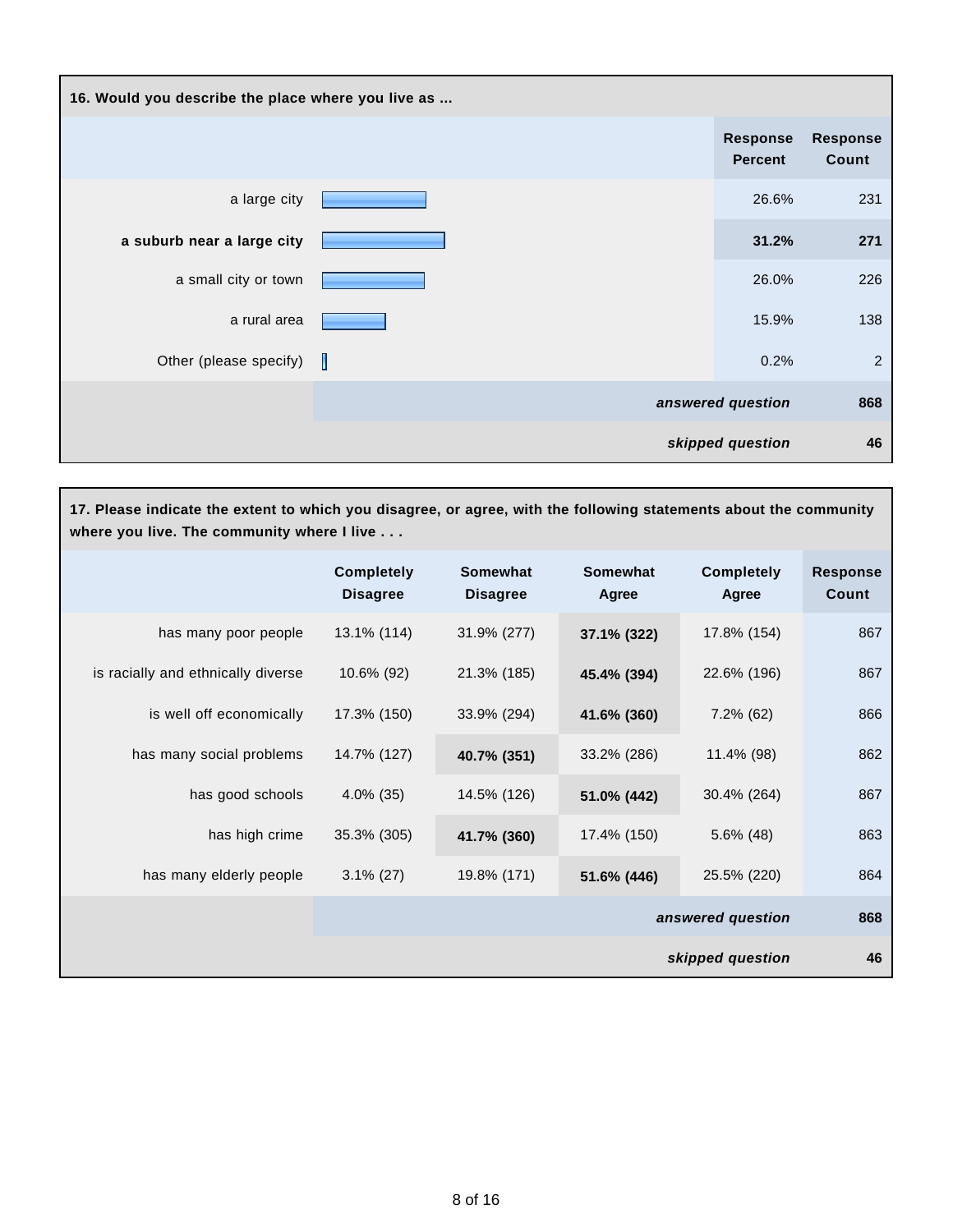| 18. How long have you lived in the city, town or local community where you live now? |  |                            |                          |
|--------------------------------------------------------------------------------------|--|----------------------------|--------------------------|
|                                                                                      |  | Response<br><b>Percent</b> | <b>Response</b><br>Count |
| 0-2 years                                                                            |  | 9.0%                       | 78                       |
| 3-5 years                                                                            |  | 16.4%                      | 143                      |
| 6-9 years                                                                            |  | 12.5%                      | 109                      |
| $10-19$ years                                                                        |  | 23.6%                      | 205                      |
| 20-29 years                                                                          |  | 13.9%                      | 121                      |
| 30 years or more                                                                     |  | 24.6%                      | 214                      |
|                                                                                      |  | answered question          | 870                      |
|                                                                                      |  | skipped question           | 44                       |

| 19. What is your 5-digit zip code? (PLEASE TYPE CAREFULLY) |                   |
|------------------------------------------------------------|-------------------|
|                                                            | Response<br>Count |
|                                                            | 858               |
| answered question                                          | 858               |
| skipped question                                           | 56                |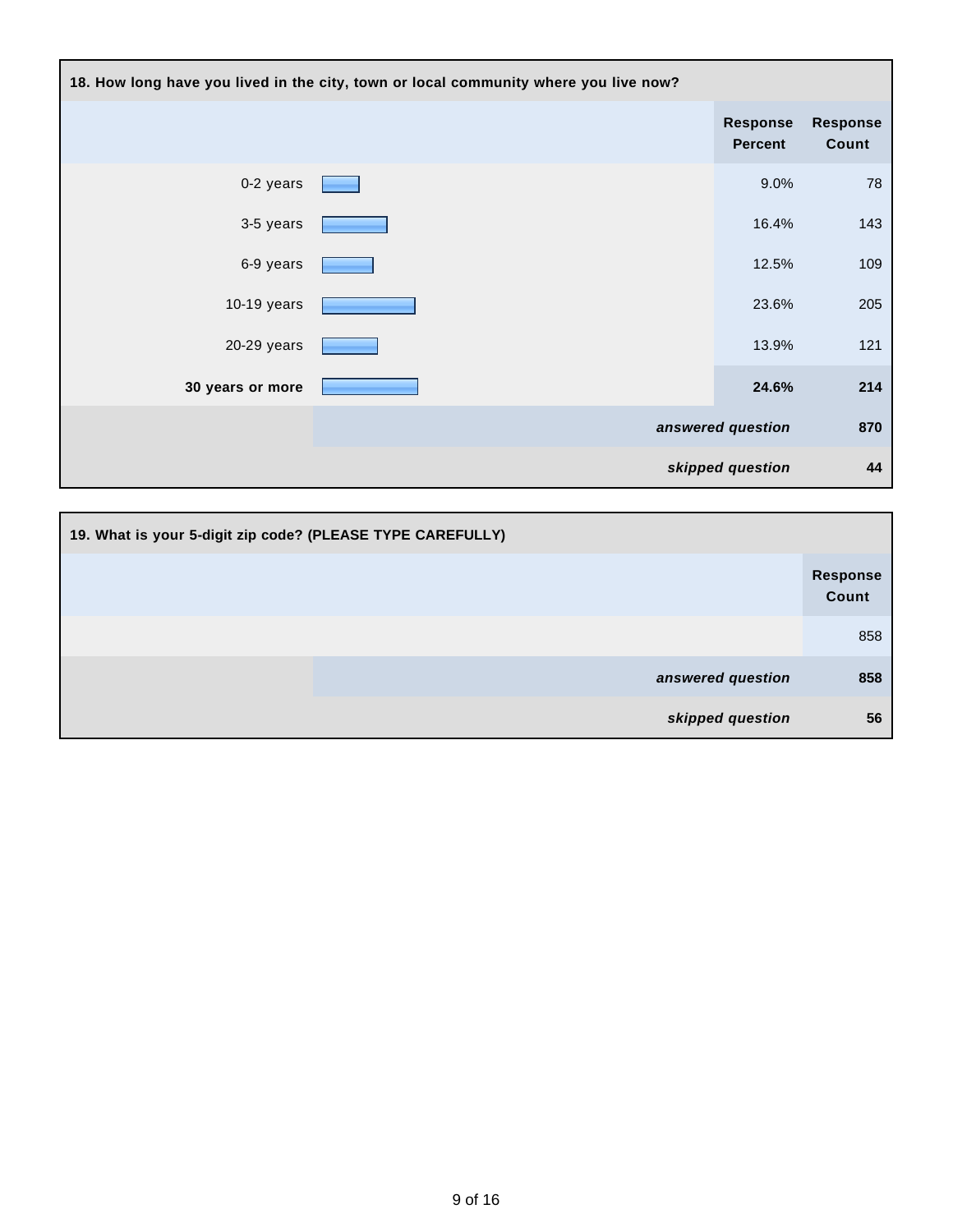| 20. About how much time do you spend online in a typical week? |   |                            |                   |
|----------------------------------------------------------------|---|----------------------------|-------------------|
|                                                                |   | Response<br><b>Percent</b> | Response<br>Count |
| 1 hour or less                                                 | П | 0.7%                       | $\,6\,$           |
| 2-3 hours                                                      | ⊫ | 2.9%                       | 25                |
| 4-7 hours                                                      |   | 8.8%                       | 76                |
| 8-12 hours                                                     |   | 17.6%                      | 152               |
| 13-20 hours                                                    |   | 25.0%                      | 216               |
| More than 20 hours                                             |   | 45.0%                      | 388               |
|                                                                |   | answered question          | 863               |
|                                                                |   | skipped question           | 51                |

| 21. Do you use any of the following social networking services? (Check all that apply) |   |                            |                          |
|----------------------------------------------------------------------------------------|---|----------------------------|--------------------------|
|                                                                                        |   | Response<br><b>Percent</b> | <b>Response</b><br>Count |
| Facebook                                                                               |   | 69.0%                      | 599                      |
| LinkedIn                                                                               |   | 12.6%                      | 109                      |
| MySpace                                                                                |   | 27.1%                      | 235                      |
| Plaxo                                                                                  | н | 2.2%                       | 19                       |
| Twitter                                                                                |   | 21.7%                      | 188                      |
| NONE OF THE ABOVE                                                                      |   | 26.4%                      | 229                      |
|                                                                                        |   | answered question          | 868                      |
|                                                                                        |   | skipped question           | 46                       |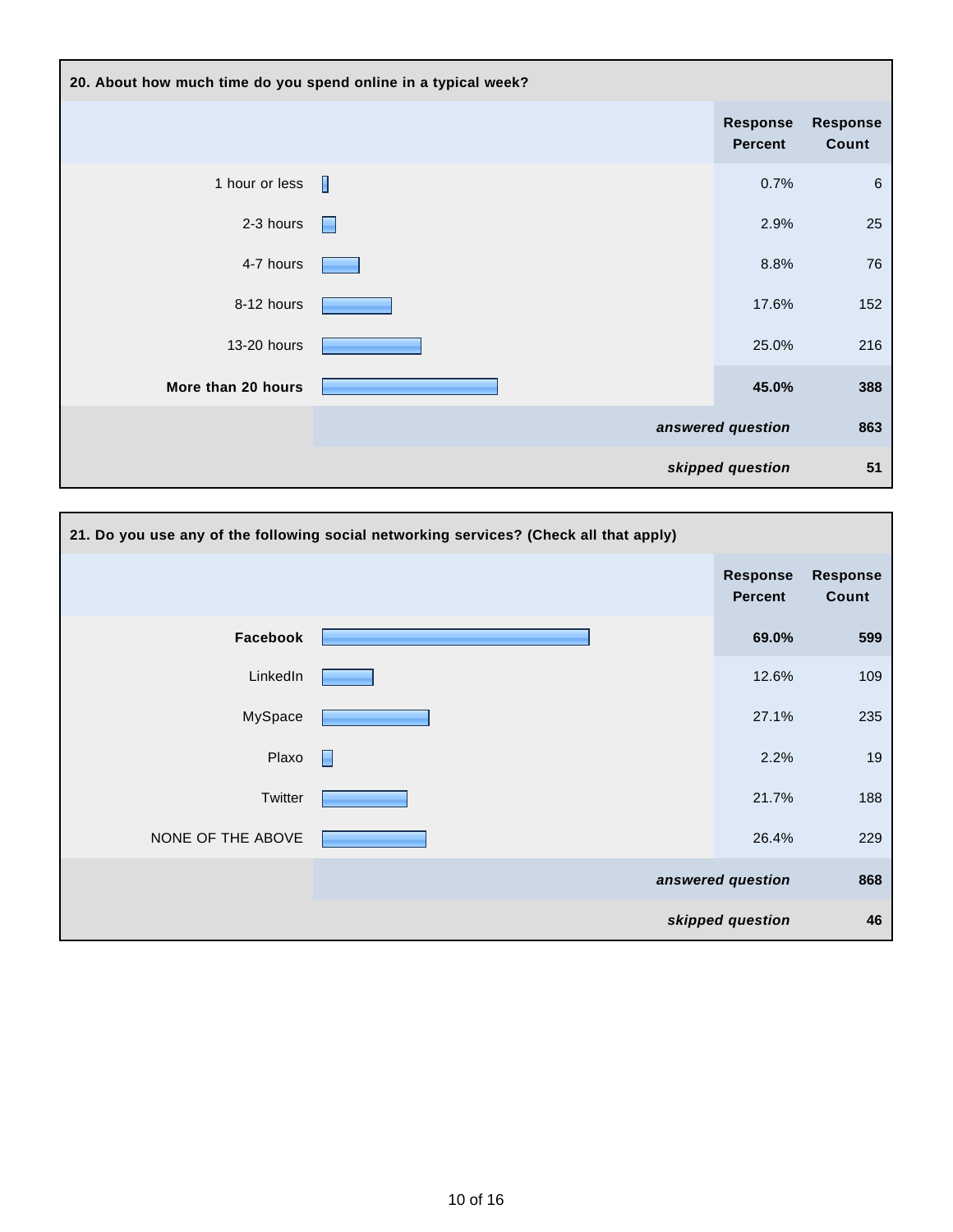| 22. What is your age? |                          |                                   |                   |
|-----------------------|--------------------------|-----------------------------------|-------------------|
|                       |                          | <b>Response</b><br><b>Percent</b> | Response<br>Count |
| Under 20              | I                        | $0.5\%$                           | $\overline{4}$    |
| 20 to 24              | $\blacksquare$           | 1.7%                              | 15                |
| 24 to 34              |                          | 20.0%                             | 174               |
| 35 to 44              |                          | 24.3%                             | 211               |
| 45 to 54              |                          | 28.9%                             | 251               |
| 55 to 59              |                          | 10.0%                             | 87                |
| 60 to 64              |                          | 7.9%                              | 69                |
| 65 to 74              |                          | 5.5%                              | $\sqrt{48}$       |
| 75 to 84              | $\overline{\phantom{a}}$ | 1.0%                              | $\boldsymbol{9}$  |
| 85 years and over     |                          | 0.2%                              | $\sqrt{2}$        |
|                       |                          | answered question                 | 870               |
|                       |                          | skipped question                  | 44                |

| 23. Were you born in the United States, or someplace else? |                                   |                          |
|------------------------------------------------------------|-----------------------------------|--------------------------|
|                                                            | <b>Response</b><br><b>Percent</b> | <b>Response</b><br>Count |
| <b>United States</b>                                       | 89.4%                             | 776                      |
| Someplace else                                             | 10.6%                             | 92                       |
|                                                            | answered question                 | 868                      |
|                                                            | skipped question                  | 46                       |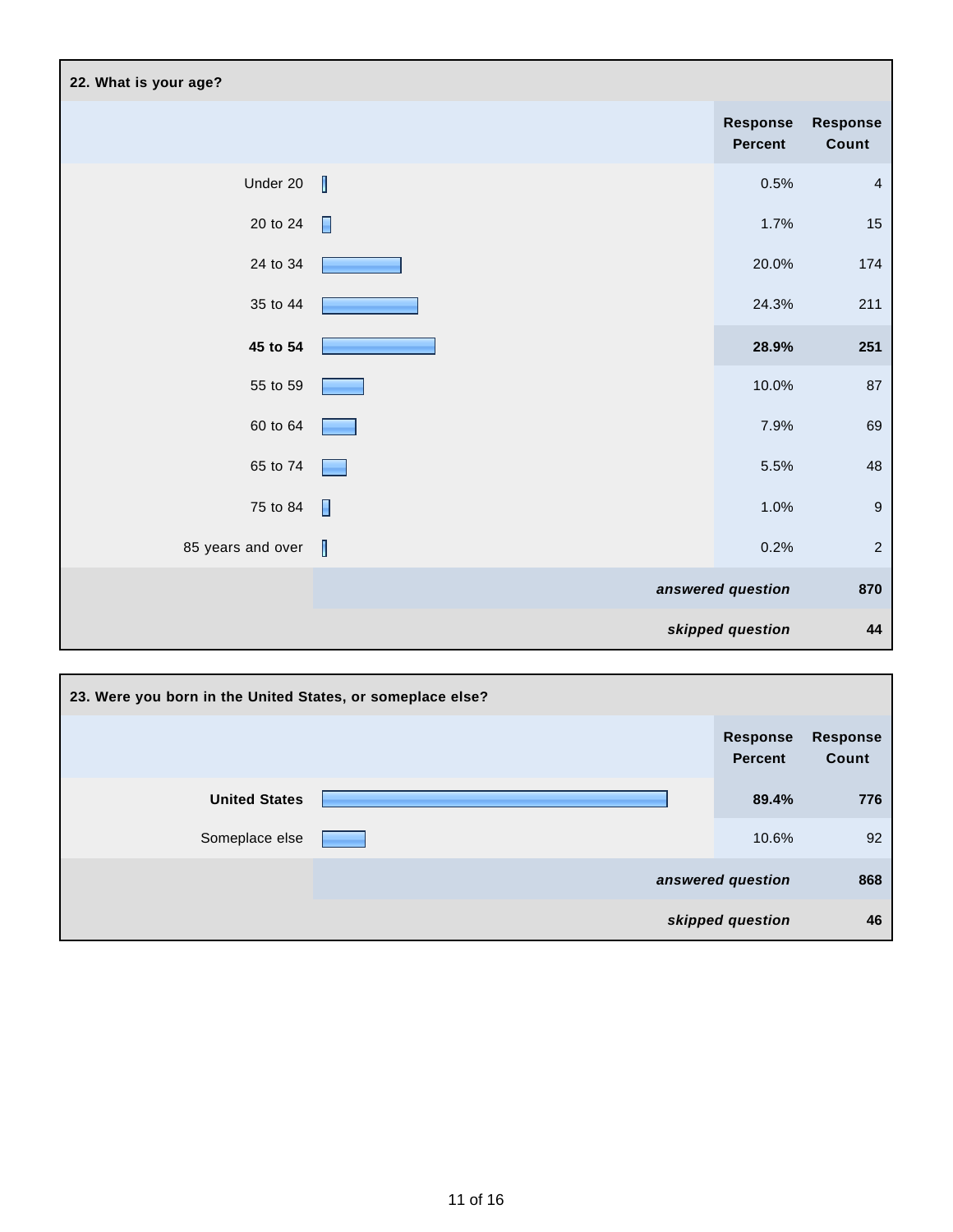| 24. Can you speak a language other than English? |  |                                   |                          |
|--------------------------------------------------|--|-----------------------------------|--------------------------|
|                                                  |  | <b>Response</b><br><b>Percent</b> | <b>Response</b><br>Count |
| Yes                                              |  | 21.8%                             | 189                      |
| <b>No</b>                                        |  | 78.2%                             | 678                      |
|                                                  |  | answered question                 | 867                      |
|                                                  |  | skipped question                  | 47                       |

| 25. Are you |                                   |                   |
|-------------|-----------------------------------|-------------------|
|             | <b>Response</b><br><b>Percent</b> | Response<br>Count |
| Female      | 72.1%                             | 622               |
| Male        | 27.9%                             | 241               |
|             | answered question                 | 863               |
|             | skipped question                  | 51                |

| 26. Do you consider yourself to be primarily |      |                                   |                          |
|----------------------------------------------|------|-----------------------------------|--------------------------|
|                                              |      | <b>Response</b><br><b>Percent</b> | <b>Response</b><br>Count |
| White                                        |      | 84.2%                             | 728                      |
| <b>Black or African American</b>             |      | 6.0%                              | 52                       |
| Hispanic or Latino (of any race)             | a ka | 3.1%                              | 27                       |
| Asian or Pacific Islander                    |      | 4.2%                              | 36                       |
| Other (please specify)                       | Н    | 2.5%                              | 22                       |
|                                              |      | answered question                 | 865                      |
|                                              |      | skipped question                  | 49                       |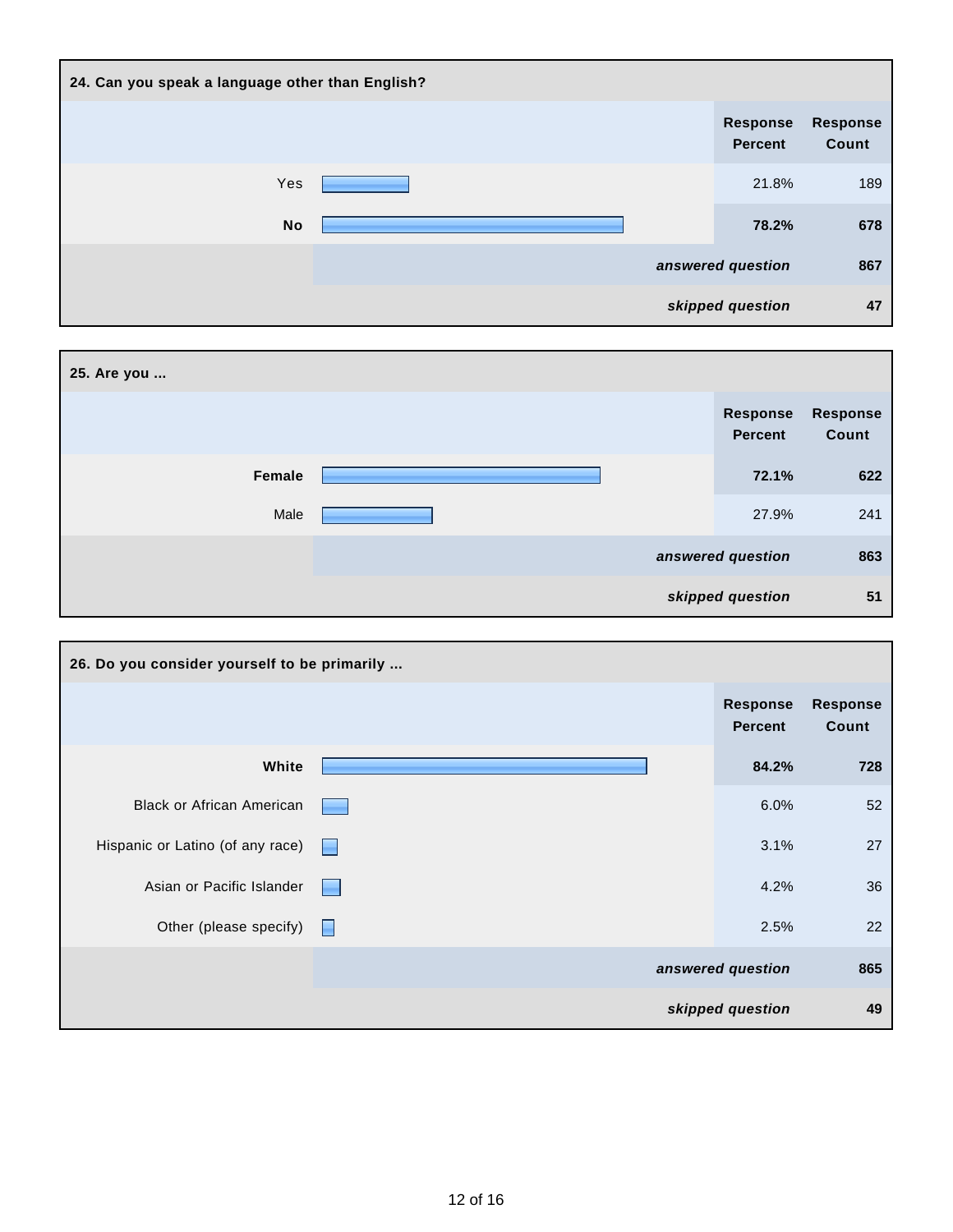| 27. What is the last grade or class that you completed in school? |   |                                   |                          |
|-------------------------------------------------------------------|---|-----------------------------------|--------------------------|
|                                                                   |   | <b>Response</b><br><b>Percent</b> | <b>Response</b><br>Count |
| Less than 9th grade                                               | Ш | 0.5%                              | $\overline{4}$           |
| 9th to 12th grade, no diploma                                     | Н | 2.0%                              | 17                       |
| High school graduate (includes<br>equivalency)                    |   | 19.7%                             | 171                      |
| Some college, no degree                                           |   | 28.1%                             | 244                      |
| Associate degree                                                  |   | 11.7%                             | 102                      |
| Bachelors degree                                                  |   | 23.0%                             | 200                      |
| Graduate or professional degree                                   |   | 13.8%                             | 120                      |
| Other (please specify)                                            | H | 1.3%                              | 11                       |
|                                                                   |   | answered question                 | 869                      |
|                                                                   |   | skipped question                  | 45                       |

| 28. Do you have a degree or training in any of the following areas of study? (Check all that apply) |              |                                   |                          |
|-----------------------------------------------------------------------------------------------------|--------------|-----------------------------------|--------------------------|
|                                                                                                     |              | <b>Response</b><br><b>Percent</b> | <b>Response</b><br>Count |
| <b>Business</b>                                                                                     |              | 19.8%                             | 172                      |
| Engineering                                                                                         |              | 4.2%                              | 36                       |
| Health or medicine                                                                                  |              | 11.5%                             | 100                      |
| Law                                                                                                 |              | 4.7%                              | 41                       |
| Nonprofit management                                                                                |              | 4.2%                              | 36                       |
| Public administration                                                                               |              | 4.3%                              | 37                       |
| Social work                                                                                         |              | 5.2%                              | 45                       |
| Urban planning / architecture                                                                       | $\mathbf{L}$ | 1.3%                              | 11                       |
| <b>NONE OF THE ABOVE</b>                                                                            |              | 59.9%                             | 519                      |
|                                                                                                     |              | answered question                 | 867                      |
|                                                                                                     |              | skipped question                  | 47                       |

г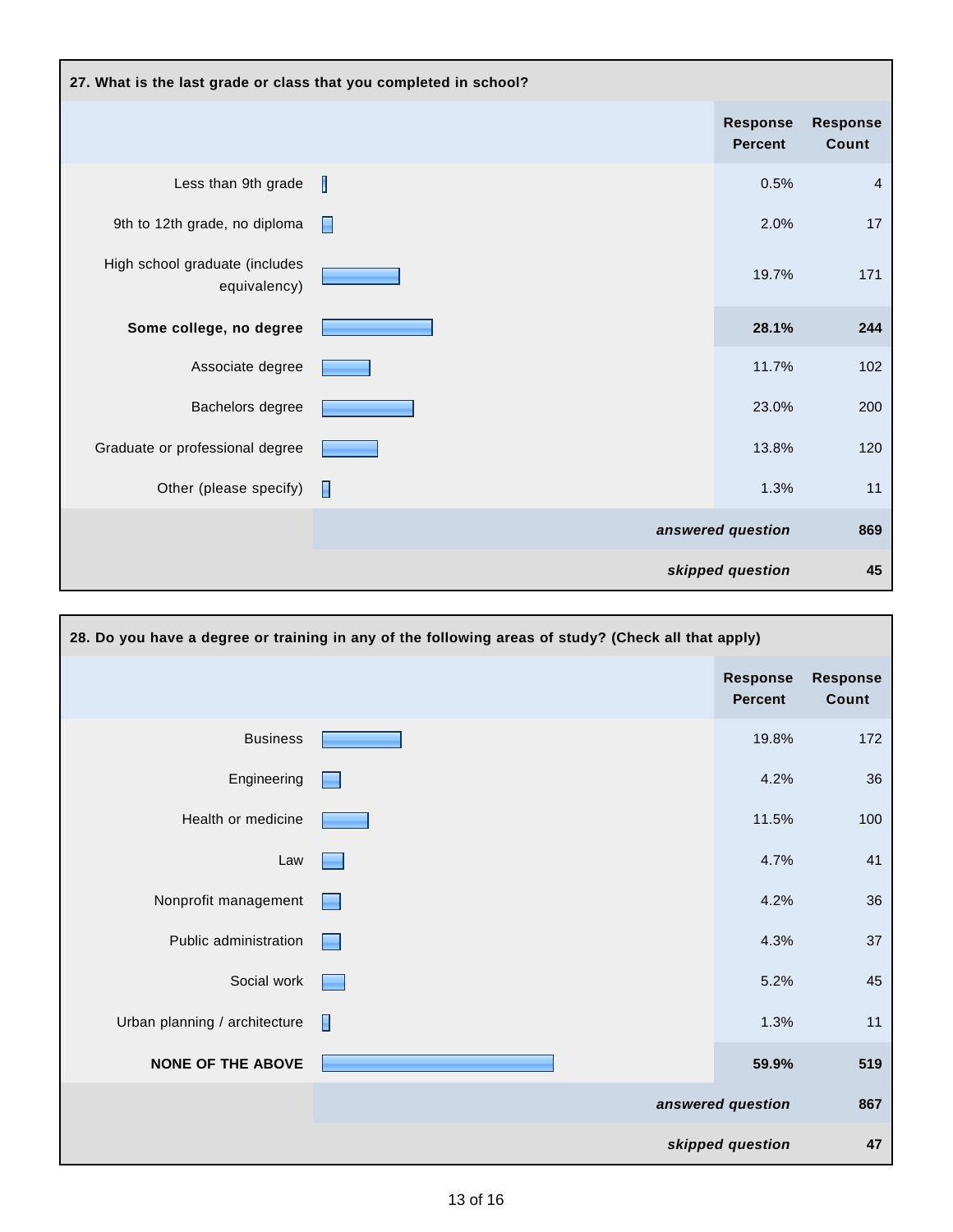| 29. How would you describe your overall state of health these days? |                                   |                          |
|---------------------------------------------------------------------|-----------------------------------|--------------------------|
|                                                                     | <b>Response</b><br><b>Percent</b> | <b>Response</b><br>Count |
| Excellent                                                           | 11.1%                             | 96                       |
| Very good                                                           | 34.4%                             | 297                      |
| Good                                                                | 32.4%                             | 280                      |
| Fair                                                                | 17.4%                             | 150                      |
| Poor                                                                | 4.7%                              | 41                       |
|                                                                     | answered question                 | 864                      |
|                                                                     | skipped question                  | 50                       |

| 30. How many hours a week do you usually work, at all jobs? |   |                                   |                          |
|-------------------------------------------------------------|---|-----------------------------------|--------------------------|
|                                                             |   | <b>Response</b><br><b>Percent</b> | <b>Response</b><br>Count |
| None (unemployed, retired, not<br>working, etc.)            |   | 35.7%                             | 310                      |
| Less than 8 hours/week                                      | H | 2.2%                              | 19                       |
| 8-16 hours/week                                             |   | 5.2%                              | 45                       |
| 17-24 hours/week                                            |   | 6.3%                              | 55                       |
| 25-32 hours/week                                            |   | 7.1%                              | 62                       |
| 33-40 hours/week                                            |   | 25.6%                             | 222                      |
| 41-48 hours/week                                            |   | 12.6%                             | 109                      |
| More than 48 hours/week                                     |   | 5.3%                              | 46                       |
|                                                             |   | answered question                 | 868                      |
|                                                             |   | skipped question                  | 46                       |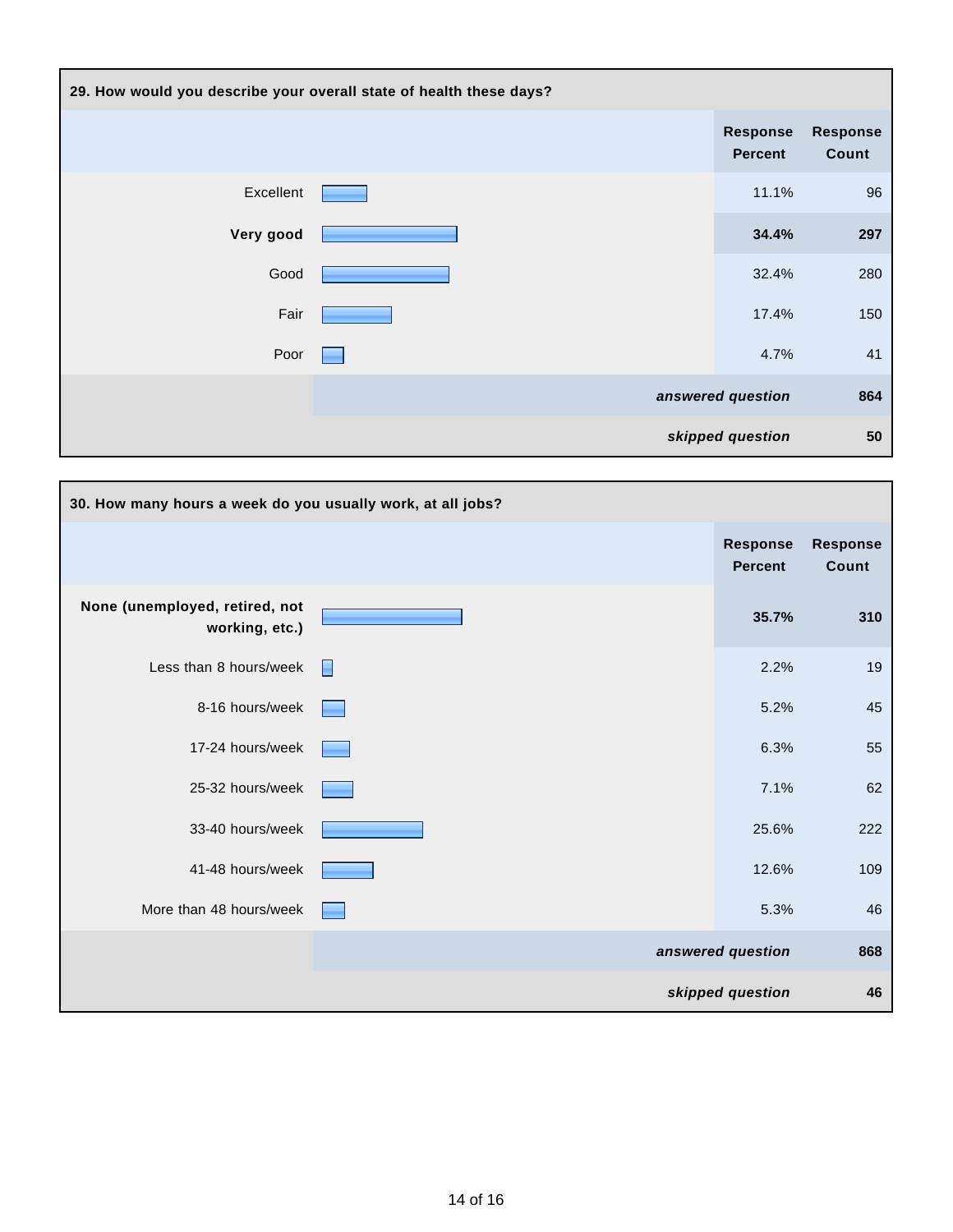| 31. Do you now, or did you ever, own or run a business? |  |                                   |                          |
|---------------------------------------------------------|--|-----------------------------------|--------------------------|
|                                                         |  | <b>Response</b><br><b>Percent</b> | <b>Response</b><br>Count |
| Yes                                                     |  | 31.9%                             | 275                      |
| <b>No</b>                                               |  | 68.1%                             | 586                      |
|                                                         |  | answered question                 | 861                      |
|                                                         |  | skipped question                  | 53                       |

|           | 32. When you were growing up, did your family ever own or run a business? |                            |                          |
|-----------|---------------------------------------------------------------------------|----------------------------|--------------------------|
|           |                                                                           | <b>Response</b><br>Percent | <b>Response</b><br>Count |
| Yes       |                                                                           | 27.3%                      | 235                      |
| <b>No</b> |                                                                           | 72.7%                      | 626                      |
|           |                                                                           | answered question          | 861                      |
|           |                                                                           | skipped question           | 53                       |

| 33. Which of the following best describes your household: |                                   |                          |
|-----------------------------------------------------------|-----------------------------------|--------------------------|
|                                                           | <b>Response</b><br><b>Percent</b> | <b>Response</b><br>Count |
| Single person, living alone                               | 20.6%                             | 178                      |
| Married couple or partnership, with<br>no children        | 26.2%                             | 227                      |
| Married couple or partnership,<br>with 1 or more children | 40.9%                             | 354                      |
| Other                                                     | 12.3%                             | 106                      |
|                                                           | answered question                 | 865                      |
|                                                           | skipped question                  | 49                       |